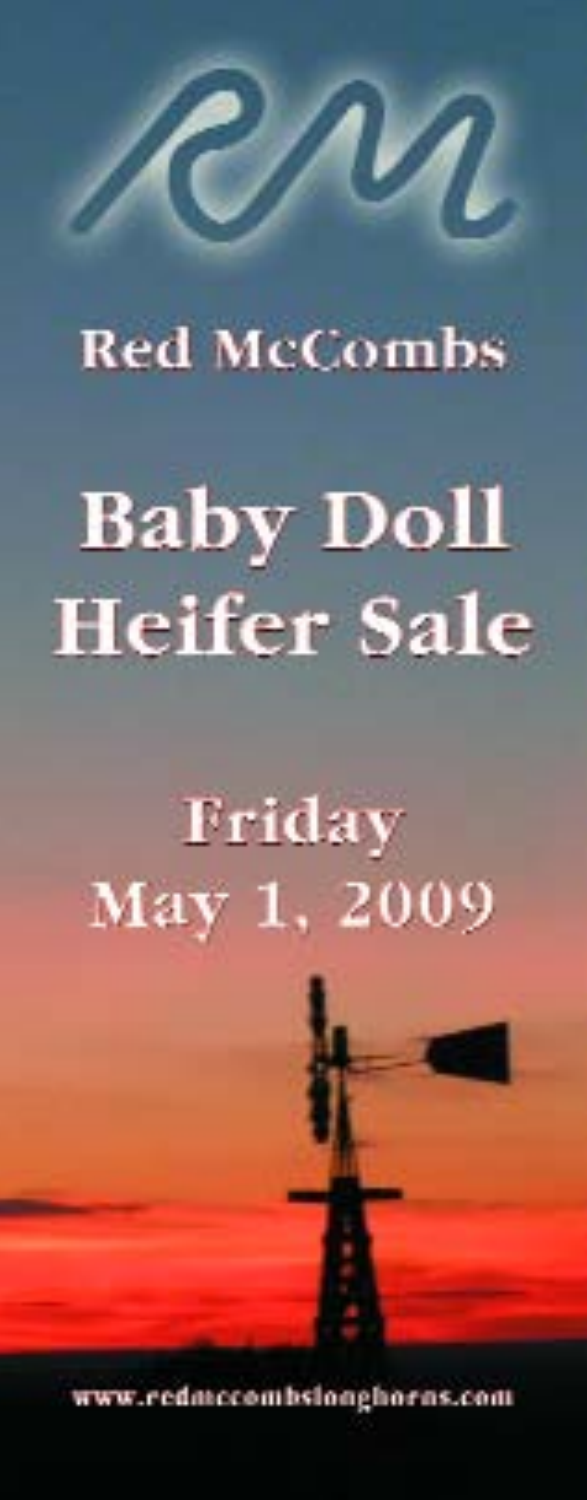

COMMENTS: OCV. This black and white beauty is out of a cow that never misses and is a daughter of one of the all-time great black cows, Safari B 977. She has the lateral horn that produces lots of tip-to-tip and her pedigree assures quality and predictability. She's a winner. Not exposed.





LOT *Owned By: Mike & Debbie Bowman - Benton, KS* **EOT OUTBACK SWEET LIPS**

**P. H. No.: TLBAA:** 248969 white **Calved:** 1-18-07

Boomerang CP

L Dode's Sweet Lips

**Description:** Red and white

- Overlord CP
- Indian Girl 636
	- Phenomenon
	- L Dode's Darling

COMMENTS: OCV. An outstanding "Boomerang CP" daughter with extreme lateral horn growth just like her full sister "EOT Outback Sweet Thing" that sold for \$30,000 at the 2008 Fiesta Sale last year and is at the 70" T2T mark at 6 years old. She has been exposed to "Cadillac 55" our young bull that will be 70" T2T before his 3rd birthday. Here is a golden opportunity to add these genetics to your program.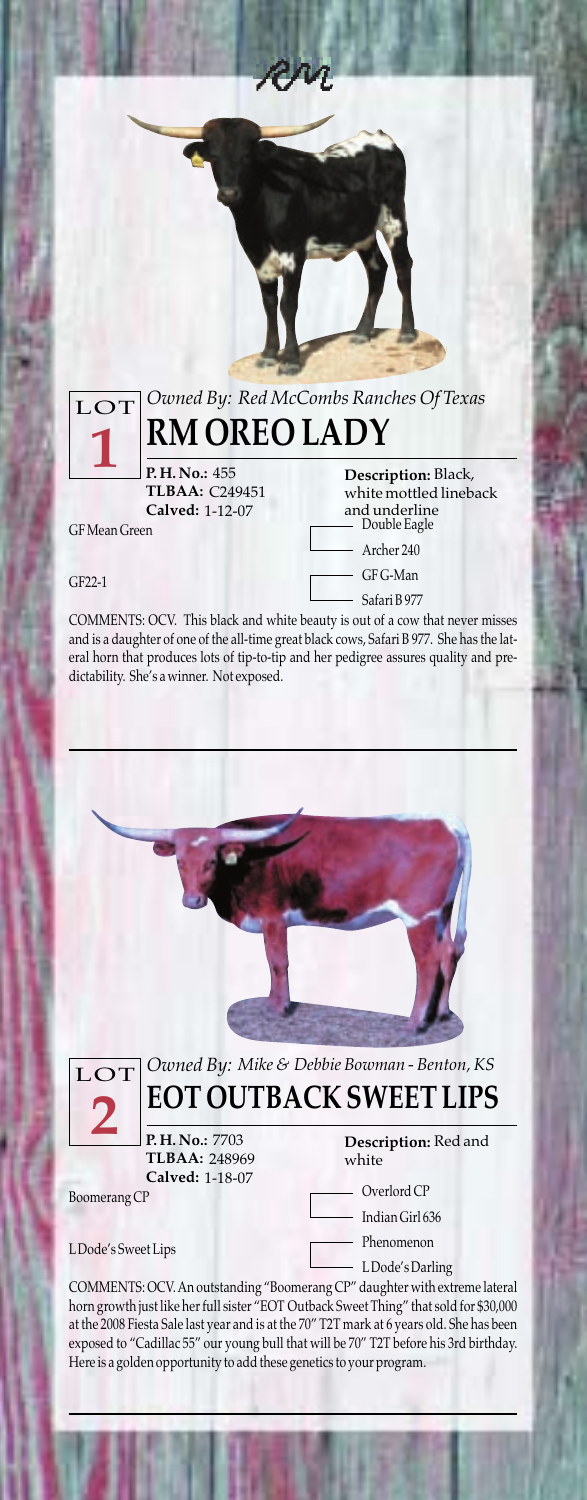| Owned By: Joe Graddy - Cottonwood, AL<br>LOT<br><b>WIREGRASS ZIPPY</b>                                                                                                                                                                                                                                                                                                                                                                           |                                                                                                 |
|--------------------------------------------------------------------------------------------------------------------------------------------------------------------------------------------------------------------------------------------------------------------------------------------------------------------------------------------------------------------------------------------------------------------------------------------------|-------------------------------------------------------------------------------------------------|
| P.H. No.: 7/7<br><b>TLBAA</b> : C250394<br>Calved: 1-22-07<br>DH South Bound                                                                                                                                                                                                                                                                                                                                                                     | Description: Red and<br>white with frosted neck<br>and head<br>Beau Chex<br>Santa Fe Lass BL978 |
| Wiregrass Melody 22/3<br>COMMENTS: This is without a doubt one of the best looking heifers I have pro-<br>duced. Her pedigree includes Beau Chex, Coach, Gunsmoke, Horse Head cows. She<br>will be exposed to Wiregrass "Guns A Smokin" from 3-15-09 to sale date. His sire is<br>Gunsmoke and his dam is Horse Head Showtime - horns and more horns. Not only<br>that, but she is from a program - not a happening. This is good!!! Not an OCV. | Gun Smoke<br>Horse Head Lover's Brew                                                            |





LOT *Owned By: Charles R. & Susan Loeffler - Mason, TX* **ROCKING H HARMONY**

> **P. H. No.: TLBAA: Calved:** 2-25-07

American Blues

Serenity 145/9

Description: White with red and black specks.

Dode's Bluboy FM884

- Destiny

- Stocktons Miss America
- Serengeti

COMMENTS: OCV. As of 2-5-09 has not been exposed. Her half sisters out of American Blues have topped sales inthe last couple of years. We may expose her to a Super Bowl son (black and white).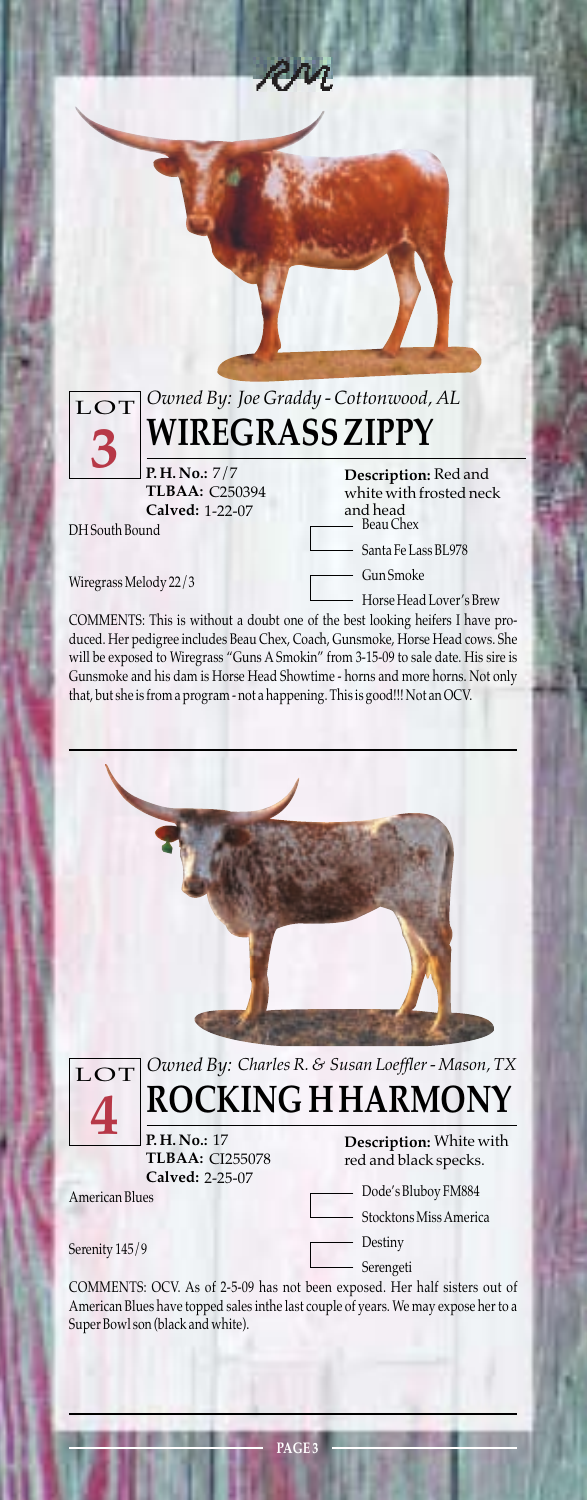|                                          | m                                         |
|------------------------------------------|-------------------------------------------|
|                                          |                                           |
| $\frac{1}{5}$<br><b>OVERIFIC</b>         | Owned By: Ben & Ann Gravett - Catlett, VA |
| P.H. No.: 29/7<br><b>TLBAA: CI247732</b> | Description: Red and<br>white             |
| Calved: 2-27-07<br>Mr Boomerific         | Boomerang CP                              |
|                                          | Coco Puff <sub>1</sub>                    |
| Over Texas                               | Overlord CP                               |
|                                          | Bar L Miss Texas Bonnie                   |

COMMENTS: OCV. This gorgeous young lady has everything we look for in a heifer. Outstanding color, outstanding horn, and outstanding genetics. Her pedigree is loaded, Boomerang, Whelming King, Emperor, and JR Seman are all topof the industry sires. Her sire, Mr. Boomerific, is over 70 inches and is currently owned by Buck and Sharon Adams. She was exposed to the tremendous son of Hunts Command Respect, Buzz Saw, for a spring 09 calf, and later exposed to J&Rs Maxed Out, a huge horned son of Maximus ST out of a super Gunsmoke daughter. Millennium Futurity eligible.





LOT *Owned By: Carol Carlson - Oklahoma City, OK* **BALA**



**TLBAA: Calved:**

#### Gatillero

Pistol Patty

**Description:** Dark brown, red topline and 3-29-07 white on hips J.R. Grand Slam J.R. Whitney - .44 Magnum - Patty Cake

COMMENTS: OCV. Bala (Spanish for bullet) has three full brothers who are currently herd sires in Florida, Texas and Oklahoma. This line of genetics produces eye appeal with great conformation and pretty chocolate colors. She is gentle and sells un-exposed.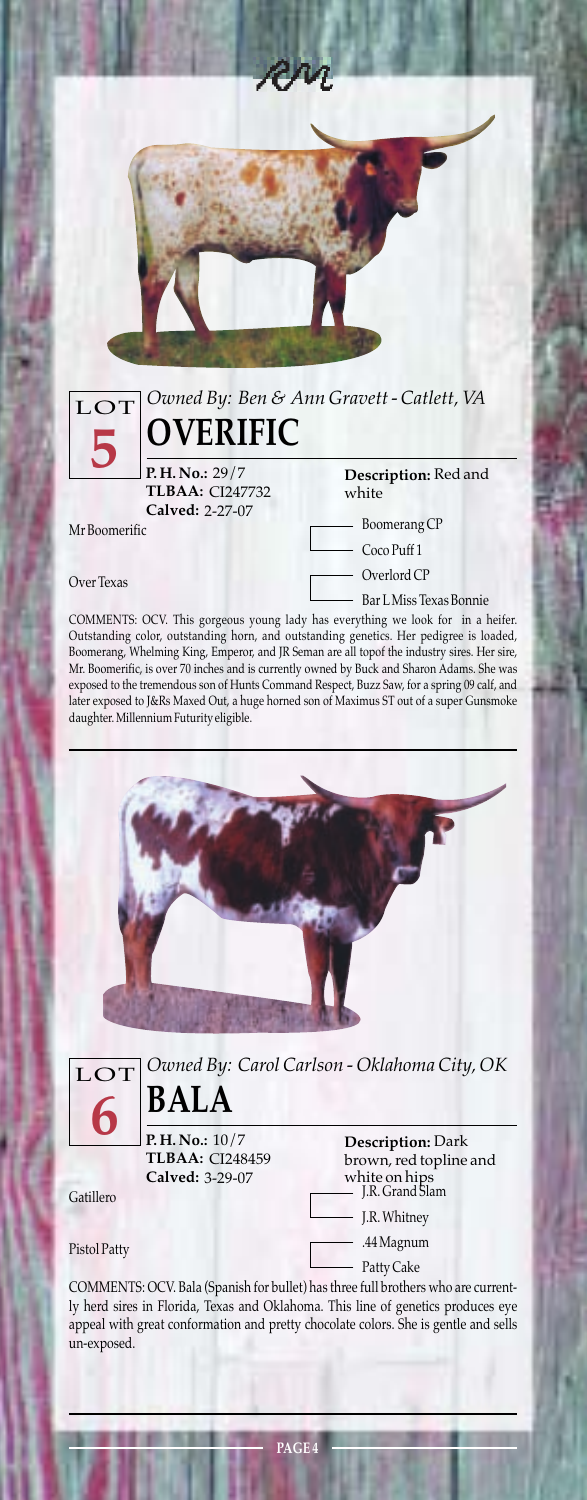| $\overline{\mathrm{LOT}}$ Owned By: John & Ursula Allen - Harper, TX<br><b>ALLENS 234</b>                                                          |                                   |
|----------------------------------------------------------------------------------------------------------------------------------------------------|-----------------------------------|
| P.H. No.: 234<br><b>TLBAA: CI249686</b><br>Calved: 4-21-07                                                                                         | Description: White with<br>brown. |
| RM Son Of A Gun                                                                                                                                    | Super Bowl                        |
|                                                                                                                                                    | Cooper's Miss Whirlwind           |
| Allen 102                                                                                                                                          | LP Turbulent Winds<br>Limpie      |
| COMMENTS: OCV. A big bodied Super Bowl granddaughter out of a great cow now<br>owned by Red McCombs. She is gonna have a ton of horn. Not exposed. |                                   |
|                                                                                                                                                    |                                   |
|                                                                                                                                                    |                                   |
|                                                                                                                                                    |                                   |
|                                                                                                                                                    |                                   |
|                                                                                                                                                    |                                   |
|                                                                                                                                                    |                                   |



**8 P. H. No.: TLBAA:** C249497 white

**Calved:** 4-23-07

**Description:** Red and white

Dark Star Chex

BH Sweet Anna

VJ Tommie (aka Unlimited) Dark Star B R3

- Not Gunna

- AJ Jumpers Sweet Kiss

COMMENTS: OCV. This heifer comes off the top of our 2007 heifer crop. She has the conformation, color, pedigree and horn that all serious breeders look for. Picture is worth a thousand words. Exposed and pregnancy status provided sale day.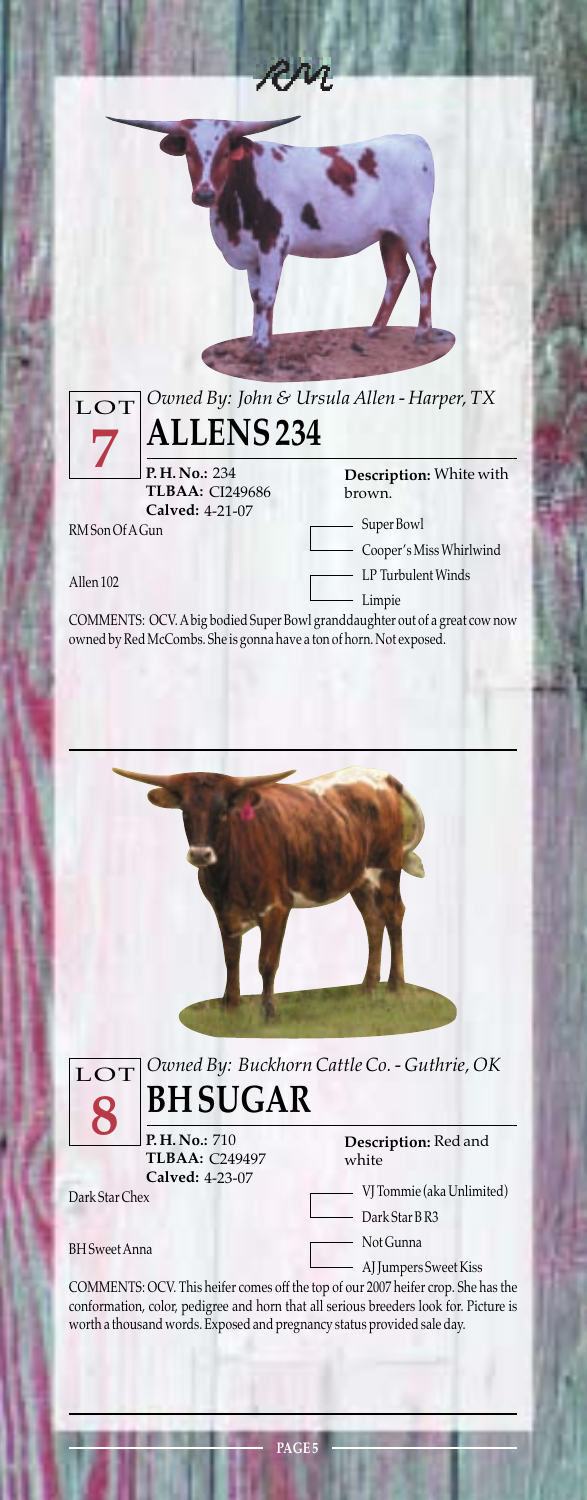

COMMENTS: OCV. Her dam is one of our best producing cows. Her grandma "Lamb's Showtime" sold for 30K+ at the Legacy Sale 2 years ago as an older cow. In her lineage you have Phenomenon, Bold Ruler, Headliner, Starlight, and VJ Tommie. It hurt to sell something this good but we want to show you the type of cattle we are producing. Bred to San Anton Texa who is a Roundup son out of a Shadow daughter. This calf will have horn, conformation and color. All offspring are Millennium Futurity eligible.





#### LOT *Owned By: Marquess Arrow Ranch - Ben Wheeler, TX* **M ARROW RANGERETTE**

**P. H. No.: TLBAA:** CI248679 **Calved:** 4-26-07

### 4/7 **Description:** Red

Working Man Chex

M Arrow Hoe Down

Coach Working Woman

- DH Red Ranger

- EJ Easter Night

COMMENTS: OCV. Rangerette's grandmother - Working Woman just entered the official 80" T2T club at the last TLBAA Horn Showcase. Her grandfather on the bottom is DH Ranger who at 7 years of age already has at least 4 70" T2T sons and numerous daughters with beautiful twist. Working Man Chex crossed with Red Ranger has proven to be an outstanding herd improvement blend. Don't miss out on this opportunity!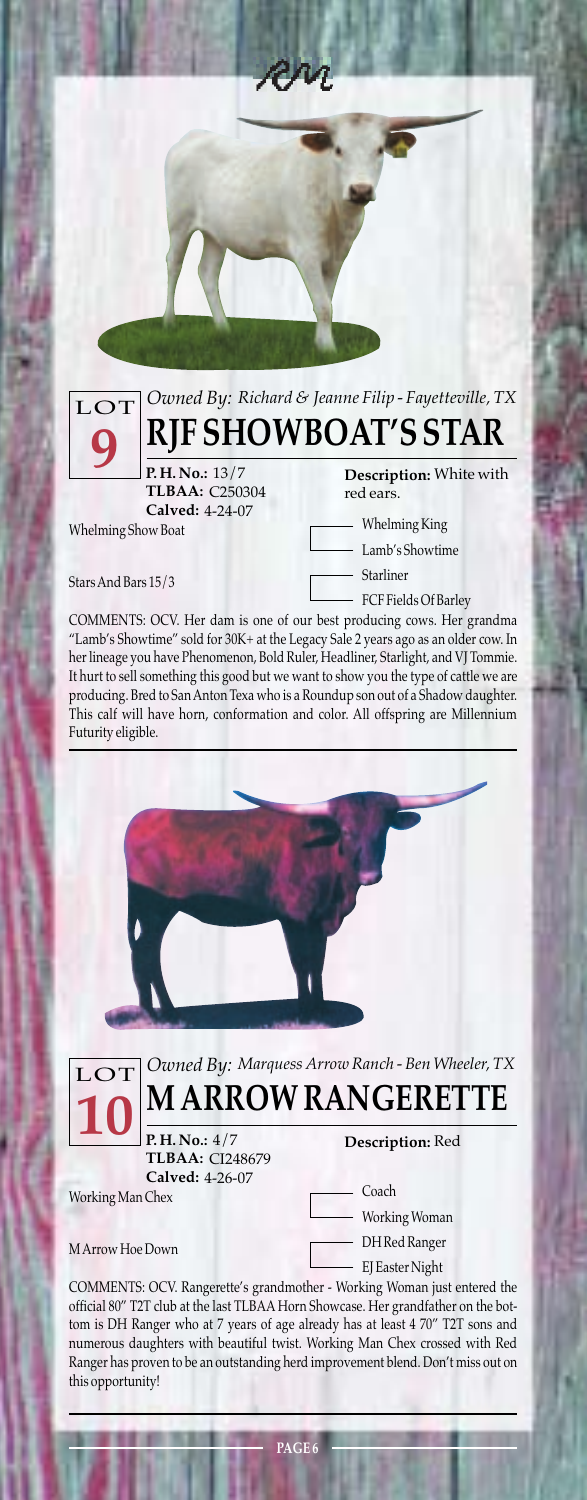

HL Harriett's Red Swirl

YO Classic Whirl 1819

Harriett Super D

COMMENTS: OCV. Our third generation "Harriett", Redhead has the distinctive swirl pattern of her dam and granddam. She's a sturdy two-year-old with impressive horns that keep on spreading east and west. She is our top heifer and has been turning heads since age 1. Exposed to BBR Rawhide until 4-1-09.





#### *Owned By: Kent & Sandy Harrell - Tulsa, OK* **HR LASIANA**

**P. H. No.: TLBAA: Calved:**

Santana Chex

BL Las Vegas

Description: White with dark brown ears, patches 5-1-07 and spots on ribs. Farlap Chex Delta Tari VJ Tommie (aka Unlimited) Reno

COMMENTS: OCV. Lasiana is a tremendous heifer in every way - genetic ancestry, femininity, color, horn and conformation. Sired by Santana Chex, our great son of the horn producer, Delta Tari, and out of our super Butler female, Las Vegas that descends to the great cow, Reno. Selected from the top of our replacement heifers. Sells un-exposed.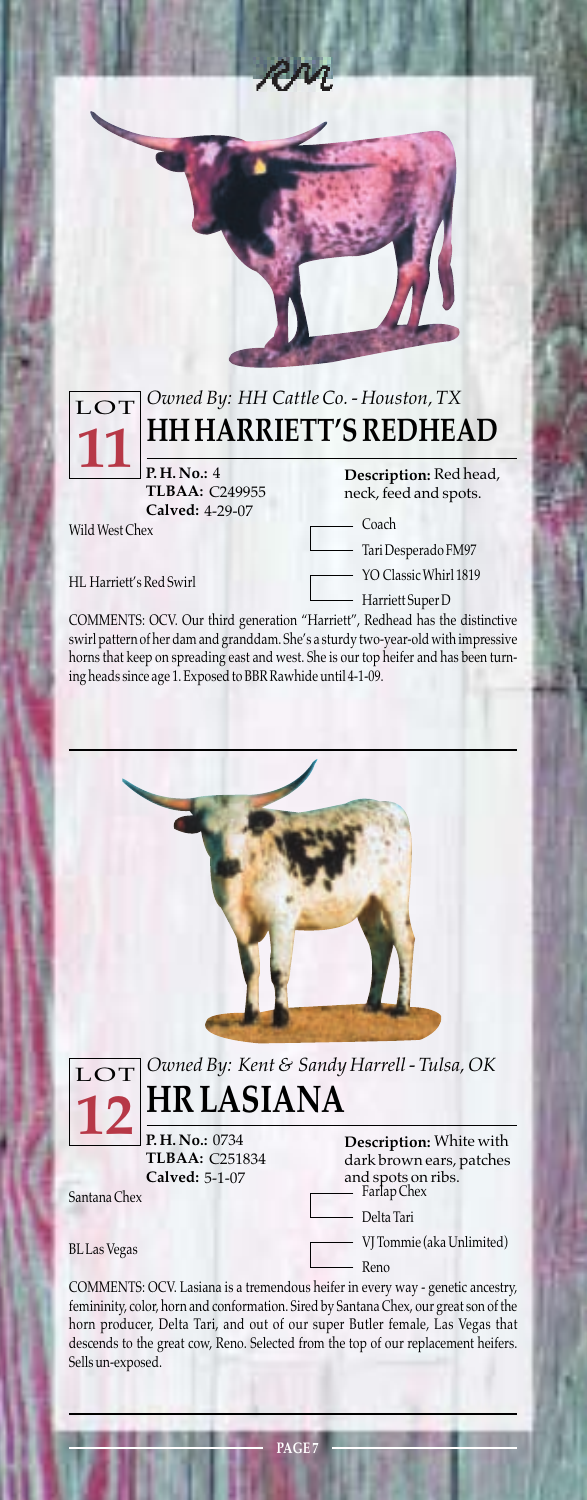|                                                          | И.                                                                                                                   |
|----------------------------------------------------------|----------------------------------------------------------------------------------------------------------------------|
|                                                          | Owned By: Stockton Ranches - Cleveland, TX                                                                           |
| P.H. No.: 31/7<br><b>TLBAA: 250105</b><br>Calved: 5-3-07 | Description: Red and<br>white spots and specks<br>Chill Chaser<br>Dode's Mocha Rose<br>Overlord<br><b>Ouest Anna</b> |
|                                                          | LOT Owned By: Stock                                                                                                  |

COMMENTS: OCV. This beautiful heifer is for the descriminating longhorn breeder. She has tremendous horn, color, pedigree and conformation. She will surely mature into a top dollar cow. One of the best heifers we have ever raised! Not exposed.



COMMENTS: OCV. This heifer is out of a top Butler bull with 70" genetics and out of a YO cow that is RM Whirlwind and McGill breeding. This cow has produced four daughters that are in our herd. We like to offer heifers that come from strong families. Not exposed.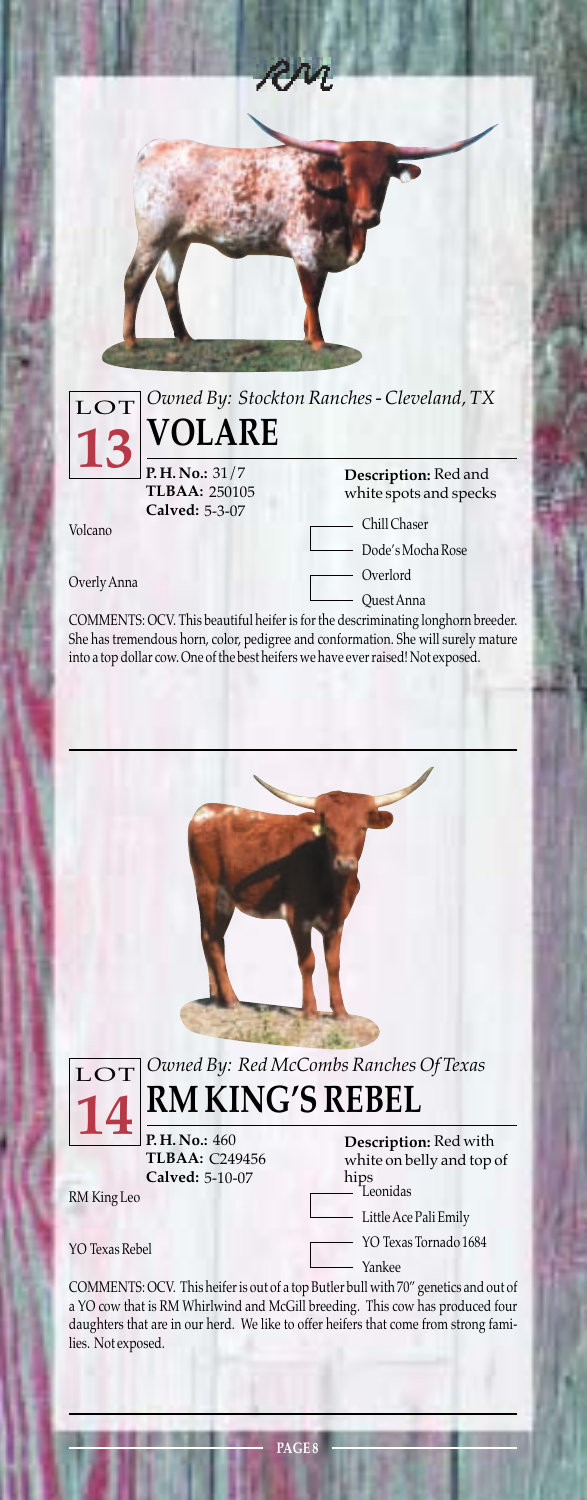

WPR Peanut Brittle

- Nitrous Oxide Cherry Pop Tart

COMMENTS: OCV. How can you describe a beauty like this young lady? She has perfect horns that are projected to push 80" T2T. Her pedigree is packed - Sensor's Flash on the top, which goes back to Sensor, Zhivago and Overwhelmer. On the bottom you will find Nitrous Oxide, Overlord and Cherry Pop (the dam of Boomeriffic). She has an unusual gold, grulla and white color and she is puppy-dog gentle. This beauty is what longhorns are all about. Not exposed.





Redmac Miss Butler

Coach

#### LOT *Owned By: Red McCombs Ranches Of Texas* **RM LADY COACH 442**

**P. H. No.: TLBAA:** C240467 **Calved:** 5-16-07

#### 442 **Description:** Red

- Don Juan Of Christine
	- Miss Redmac 256
		- Ace's Brujo
- Ace's Mississippi Mud

COMMENTS: OCV. This heifer is straight Butler and out of the immortal Coach. Her dam always worked for us with Coach and this heifer will be a good one. Not exposed.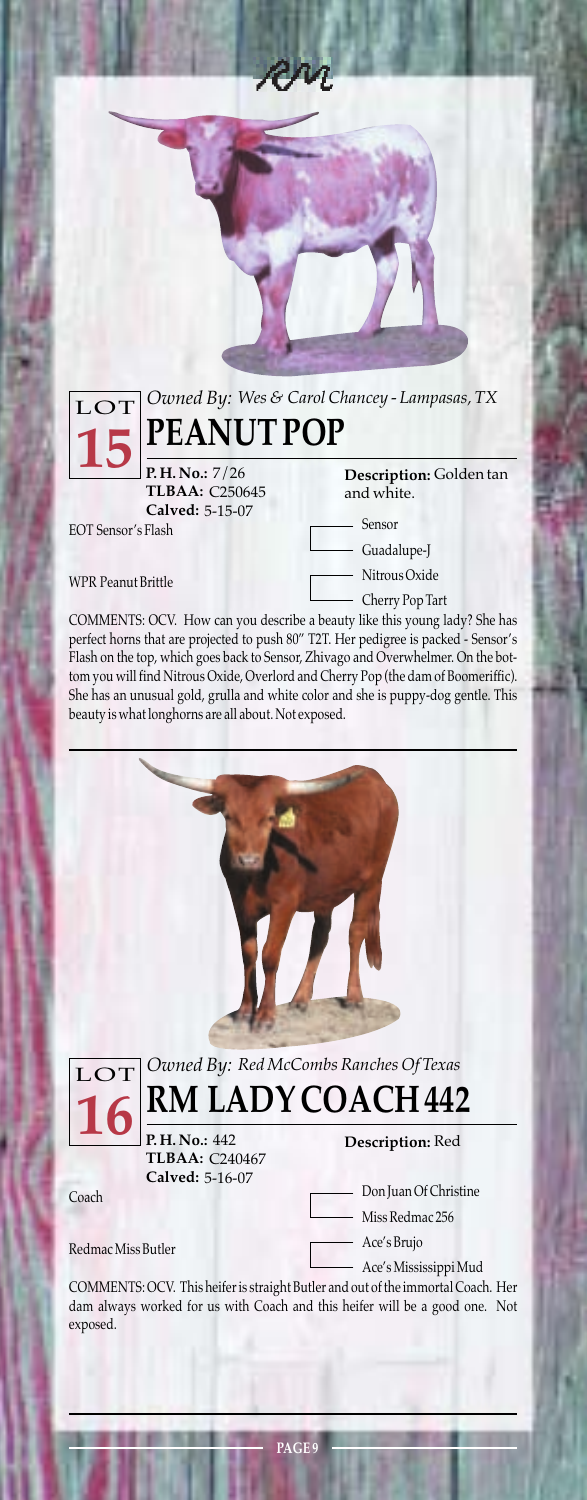

Pacific Frannie

Night Safari BL833 - Pontiac

Evening Star 96

COMMENTS: OCV. This young heifer shows off what my Lakota Chex is producing for me. She was 44 1/2" TTT at 20 months and she should be comfortably 50" by her second birthday. She is exposed to my young Iron Mike son, Texas Scout. Current horn measurements and breeding information will be provided sale day. She and her offspring are Millennium Futurity eligible.





*Owned By: Red McCombs Ranches Of Texas* **RM WHIRLING FANCY**

**P. H. No.: TLBAA: Calved:** 5-21-07

RM Super Whirl

JW Hot N Fancy

450 **Description:** White with black spots.

Super Bowl

Cooper's Miss Whirlwind

Hot Shot Vision

Bar K's Golden Sunrise

COMMENTS: OCV. Wow! This heifer will stop traffic. She is drop dead gorgeous and has both Super Bowl and Diego's Hot Shot in her pedigree. Her sire is a beautiful brindle Super Bowl son we sold to the Divinia's and his dam has the most twist of any cow we own. Her dam is a spectacular cow we bought from Jerry Williams. Not exposed.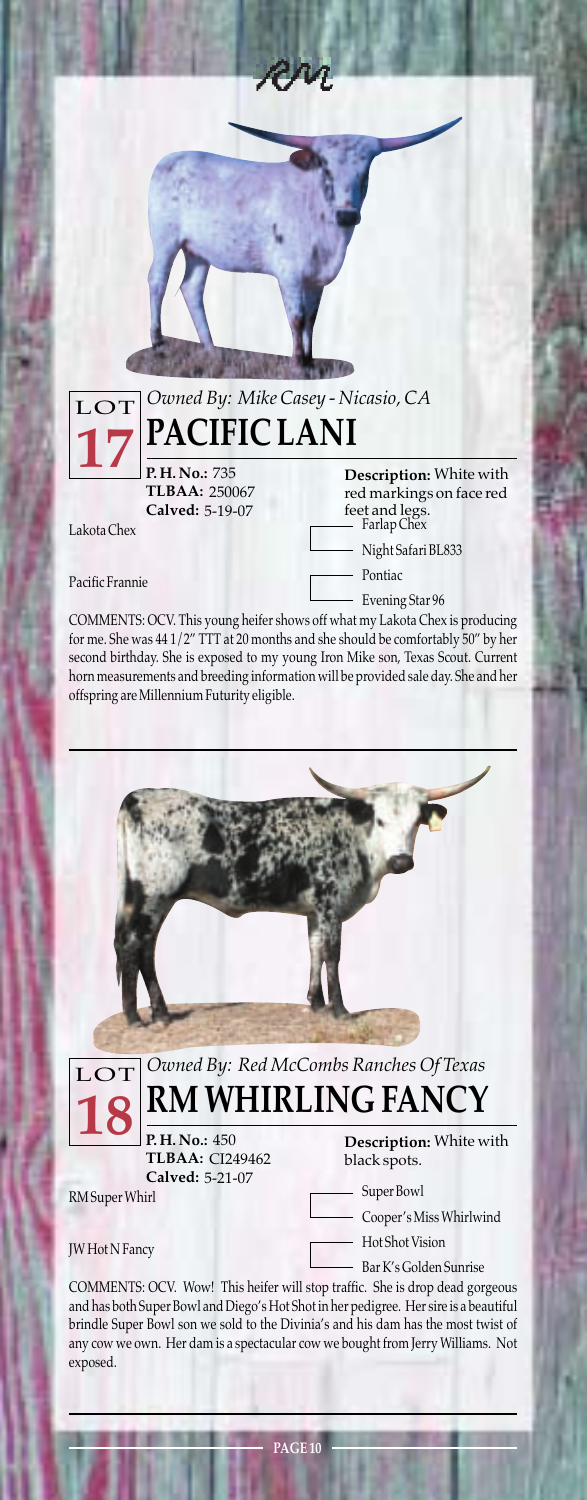

EOT Outback Freckles

EOT Phenomenal Precious

COMMENTS: OCV. Freckles is a product of my A.I. program. I A.I.'d a Boomerang daughter to Grand Slam to produce a genetic gold mine. With Grand Slam and Gunman on the top and Boomerang and Phenomenon on the bottom everyone should want this heifer. She will be bred to my black an white VJ Tommie son, Saratoga for a fall 2009 calf.





LOT *Owned By: Red McCombs Ranches Of Texas* **RM QUEEN OF THE BALL**

> **P. H. No.: TLBAA:** CI249464 white. **Calved:** 6-11-07

RM King Leo

Virtual Pepper

**Description:** Black and<br>white.

- Leonidas
- Little Ace Pali Emily
	- Virtual Lobby
		- Over Pepper

COMMENTS: OCV. We knew this girl was a winner from the first time we ever laid eyes on her! She is a show stopper. Her sire is a Butler bull with 70" genetics three times and her dam has Lobbyist and Overhead in her pedigree. We hate to part with her. Let this be your gain. Not exposed.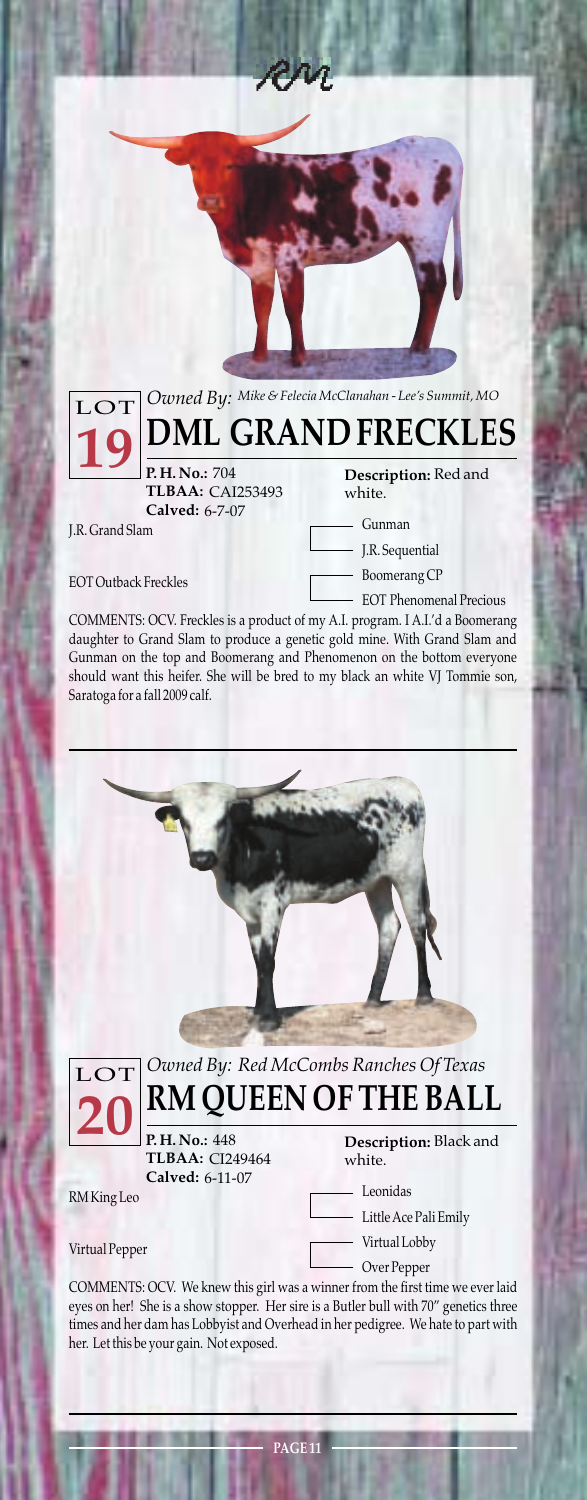#### **PEN OF THREE** LOT **BUTLER LOT . 21**

RM



*Owned By: Red McCombs Ranches of Texas*

**RM LADY COACH**

**P. H. No.:**  435 **TLBAA:**  C249439 **Calved:** 4-27-07

Coach

Nichole Princess Hunter

Don Juan of Christine Miss Redmac 256

- Dixie Hunter
- Nichole Maiden FM853

**Description:** White with black ears

COMMENTS: OCV. This is the cross of Coach on Dixie Hunter, two of the best bulls ever in Butler cattle. Her dam also sells today. We have had great success with Coach breeding and recommend her to those looking for top Butler genetics. Not exposed.



#### *Owned By: Teresa Sparger, Comfort, TX*

#### **3S RUUSSA MAE BUTLER** Calved: 5-13-06

**TLBAA: C253864 Description:** Parker Brown P.H. No.: 8

RM Blue Ace

| Dode's Bluboy FM884       |
|---------------------------|
| – Little Ace Josie        |
| Redmac Regency            |
| <b>TC Princess Butler</b> |

3S Vacey Mae Butler

COMMENTS: OCV. This heifer is out of one of our pets and she has a lot of twist in her pedigree. She combines super lines like Dode's Bluboy, W5 Flower Garden and Ace's Plum Mojo. Bred to BH Butler Shi-zam.



3S Vacey Mae Butler

Ella Redmac Regency TC Princess Butler

COMMENTS: OCV. Thistle is a gentle heifer out of the loud colored Little Ace TexMex. She has Hattie Belle, W5 Flower Garden and Maressa in her pedigree. Not exposed.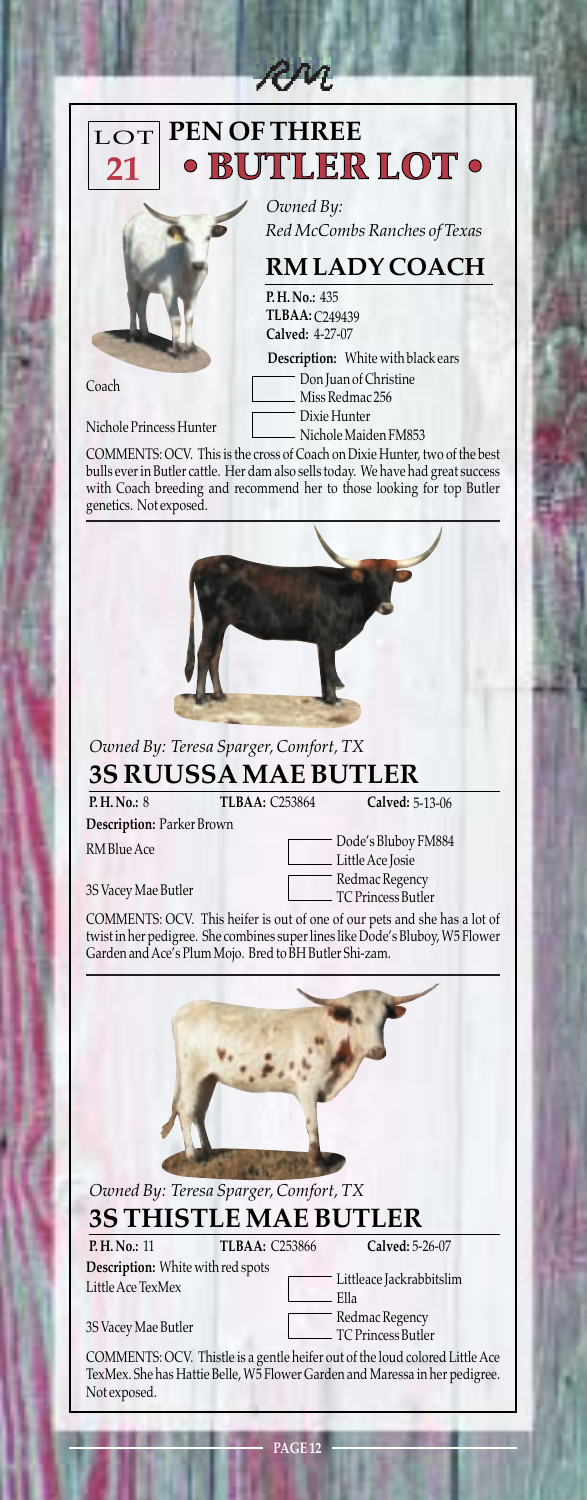

#### **PEN OF THREE**

*Owned By: Red McCombs Ranches of Texas*

#### **RM LADY 426**

**P. H. No.:**  426 **TLBAA:**  CI249474\* **Calved:** 4-1-07 **Description:** Light red roan

RM King Leo

Leonidas Little Ace Pali Emily Reality Check Zhi-Best

Best Check

COMMENTS: OCV. This heifer's sire is out of the best in Butler breeding with 70" genetics three times. Her dam is out of Reality Check. Not exposed.



*Owned By: Red McCombs Ranches of Texas*

#### **RM MISS SUPER WHIRL**

**P. H. No.:**  428 **TLBAA:**  CI249476\* **Calved:** 4-2-07

**Description:** Brindle

RM Super Whirl

JW Too Black

Super Bowl Cooper's Miss Whirlwind Hot Shot Vision Two Eagles 581

COMMENTS: OCV. This is a top brindle daughter of Super Whirl with Super Bowl and Diego's Hot Shot in her pedigree. Not exposed.



*Owned By: Red McCombs Ranches of Texas* **RM QUEEN OF SPOTS**

**FLBAA: C249440** P.H. No.: 436

**Description:** White with red spots RMKing Leo

Calved: 5-9-07

Leonidas Little Ace Pali Emily

RM More Spots

Leonidas

TLB Red Lady

COMMENTS: OCV. This heifer is double-bred Leonidas with massive horn genetics top and bottom. Not exposed.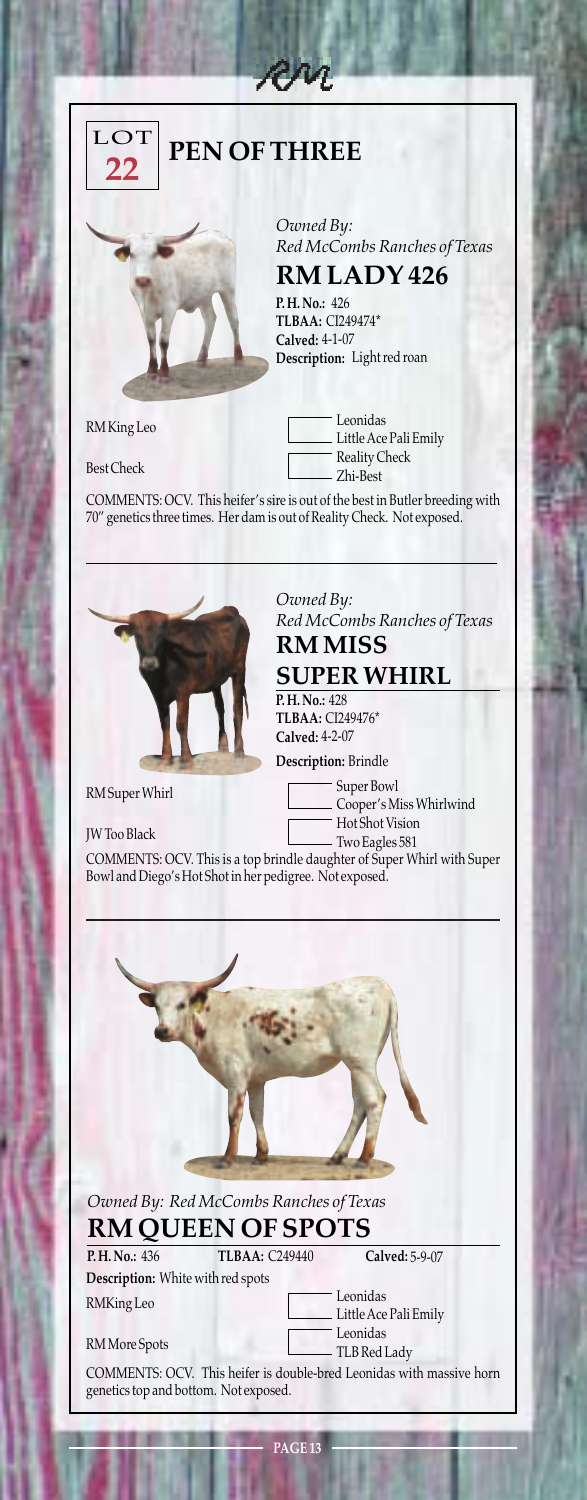

**PAGE 14**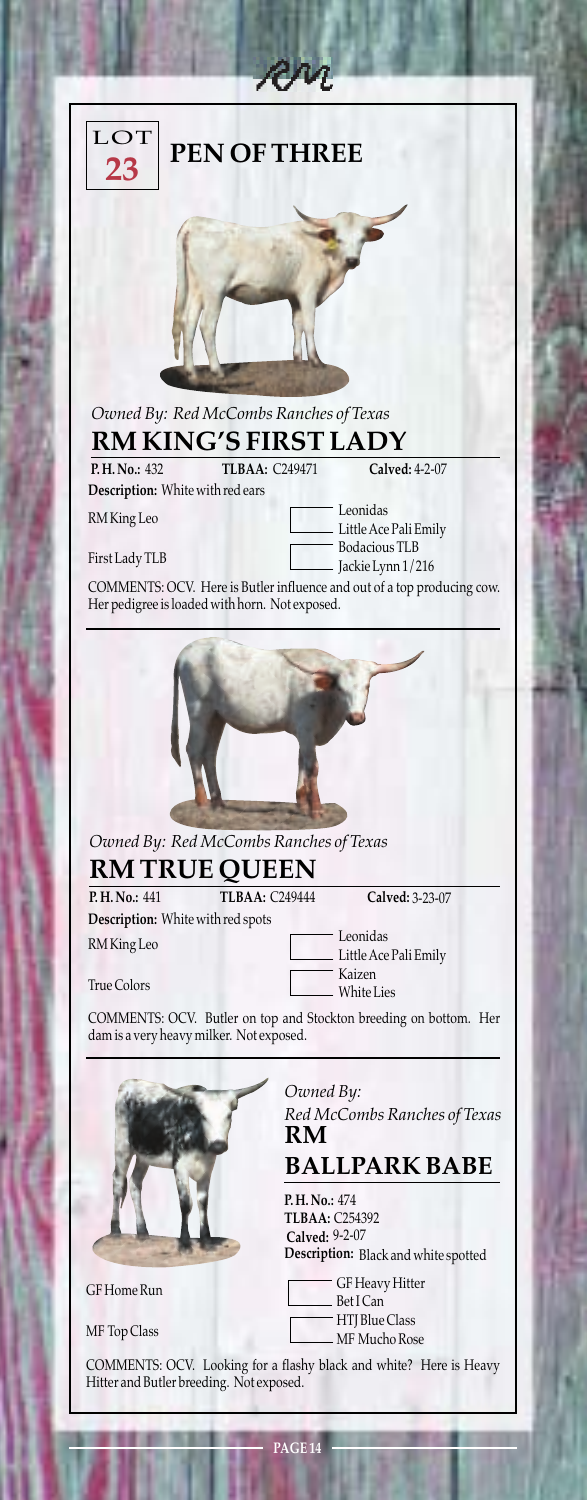| LOT                                            | <b>PEN OF THREE</b>                                                                              |
|------------------------------------------------|--------------------------------------------------------------------------------------------------|
| 24                                             | • BUTLER LOT •                                                                                   |
|                                                |                                                                                                  |
|                                                | Owned By: 3S Ranch/Billie Sparger - Comfort, TX                                                  |
| <b>3S CHOIR GIRL</b>                           |                                                                                                  |
| P.H. No.: 13                                   | <b>TLBAA: APPLIED</b><br>Calved: 7-1-08                                                          |
| Description: Light red roan<br>3S The Preacher | MF Double Droopy                                                                                 |
|                                                | VJ Curly's Girl<br>Cheyenne Graves FM44                                                          |
| RM Butler Bell                                 | Dode's Butler Bell BW 54                                                                         |
|                                                | COMMENTS: OCV. Monarch, Graves 102 and Dode's Boy breeding.                                      |
|                                                | Owned By: Red McCombs Ranches of Texas                                                           |
|                                                | RM SHI-ZAMMY LASSIE 501                                                                          |
| P.H. No.: 501                                  | <b>TLBAA</b> : 250270<br>Calved: 3-7-08                                                          |
| Description: Red                               | Dark Star Chex                                                                                   |
| <b>BH</b> Butler Shi-Zam                       | Ace's Milby's Magic                                                                              |
| RM Big Horns Leah                              | MF Double Droopy<br>- RM Leah Bell                                                               |
| and Coach lines.                               | COMMENTS: OCV. Lots of quality in her pedigree and the cross of Tommie                           |
|                                                |                                                                                                  |
|                                                | Owned By: Red McCombs Ranches of Texas                                                           |
| <b>RM BUTLER BELL</b>                          |                                                                                                  |
| P.H. No.: 503                                  | Calved: 5-2-08<br><b>TLBAA</b> : 250272                                                          |
| Description: Red, white mottled in forehead    | Dark Star Chex                                                                                   |
| <b>BH</b> Butler Shi-zam                       | Ace's Milby's Magic                                                                              |
| RM Leah Bell                                   | Leonidas                                                                                         |
|                                                | Dode's Butler Belle BW 54<br>COMMENTS: OCV. This heifer's dam is the granddam of RM 501. We like |
| this breeding.                                 |                                                                                                  |
|                                                |                                                                                                  |
|                                                | <b>PEN OF TWC</b>                                                                                |
| 25                                             | · BUTLER LOT ·                                                                                   |
|                                                |                                                                                                  |
|                                                | Owned By: Red McCombs Ranches of Texas                                                           |
| <b>RM RED ROSIE</b>                            |                                                                                                  |
| P.H. No.: 510                                  | <b>TLBAA</b> : 250279<br>Calved: 6-3-08                                                          |
| Description: Red<br><b>BH</b> Butler Shi-Zam   | Dark Star Chex                                                                                   |
|                                                | Ace's Milby's Magic                                                                              |
| Redmac Rosie                                   | Brown Bomber 126<br>• Evelyn                                                                     |
|                                                | COMMENTS: OCV. Top Butler blood with great bulls like Dark Star Chex and                         |
| Brown Bomber.                                  |                                                                                                  |
|                                                | Owned By: Red McCombs Ranches of Texas                                                           |
| <b>RM FOXY OUEEN</b>                           |                                                                                                  |
| P.H. No.: 540                                  | <b>TLBAA</b> : 250309<br>Calved: 4-28-08                                                         |
| Description: Red, white in forehead            |                                                                                                  |
| RM King Midas                                  | Coach<br>RM Droopy Gal                                                                           |
| <b>RM</b> Blue Foxy                            | MF Foxy                                                                                          |
|                                                | MF Top Class                                                                                     |
|                                                | COMMENTS: OCV. Coach crossed on Meshell breeding.                                                |